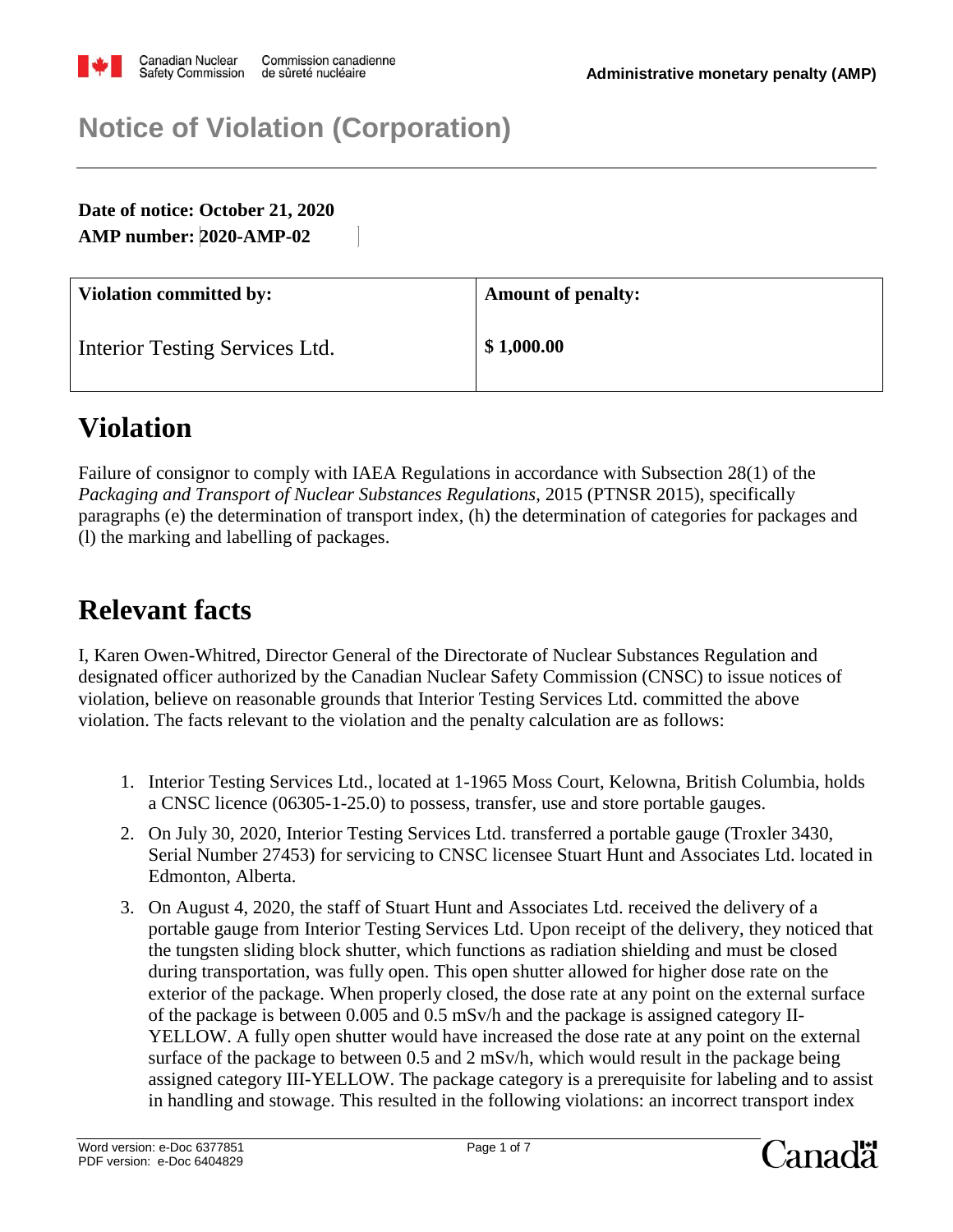

(PTNS  $28(1)(e)$ ), incorrect category of package (PTNS  $28(1)(h)$ ) and incorrect packaging labels  $(PTNS 28(1)(1)).$ 

- 4. On August 4, 2020, as required by regulation, the servicing company Stuart Hunt and Associates Ltd. notified the CNSC through the Duty Officer emergency telephone line, that a portable gauge was shipped with the tungsten sliding block shutter fully open, allowing higher levels of radiation exposure outside the package. Stuart Hunt and Associates Ltd. followed their established procedures to service and clean the gauge to allow the shutter to fully close.
- 5. On August 4, 2020, Stuart Hunt and Associates Ltd. notified Interior Testing Services Ltd. of this reportable event by email.
- 6. On August 4, 2020, the Radiation Safety Officer (RSO) from Interior Testing Services Ltd. notified the CNSC of the reportable event through the Duty Officer emergency telephone line as required by Subsection 37(1) of the *Packaging and Transport of Nuclear Substances Regulations, 2015* (PTNSR, 2015).
- 7. On August 4, 2020, the CNSC Duty Officer submitted a notification (by email) to the CNSC mailing list as per the Duty Officer procedures.
- 8. On August 5, 2020, the information provided via the CNSC Duty Officer was reviewed for completeness by Directorate of Nuclear Substances Regulation staff, entered into CNSC Event Information and Tracking System (EITS), where a unique event number was created (#4991).
- 9. On August 17, 2020, the RSO from Interior Testing Services Ltd. submitted the final event report to their assigned CNSC Licensing Specialist.
- 10. CNSC staff assessed that a violation with Paragraph 28(1)(e) of the PTNSR, 2015 had occurred, which requires that a consignor of a package of radioactive material must comply with the IAEA Regulations in respect of the determination of the transport index (TI).
	- a. Paragraph 523(a) of the IAEA Regulations provides the requirements applicable to the determination of the Transport Index: "The TI for a package…shall be the number derived in accordance with the following procedure: (a) Determine the maximum dose rate in units of millisieverts per hour (mSv/h) at a distance of 1 m from the external surfaces of the package..." This was not done by the licensee.
	- b. A fully open shutter would have given a higher dose rate on the exterior of the package and would have resulted in a higher TI.
- 11. CNSC staff also assessed that violations with paragraphs 28(1) (h) the determination of categories for packages and (l) the marking and labelling of packages of PTNSR, 2015 had occurred.
	- a. Table 8 of the IAEA Regulations provides the requirements applicable to the determination of categories for packages: a fully open shutter would have given a dose rate higher than 0.5 mSv/h at any point on the external surface and would have resulted in a III-YELLOW package.
	- b. Section 540 of the IAEA Regulations provides the requirements applicable to the labelling for radioactive contents: a fully open shutter would have given a different TI. The information on the labels (TI) was not updated by the licensee.

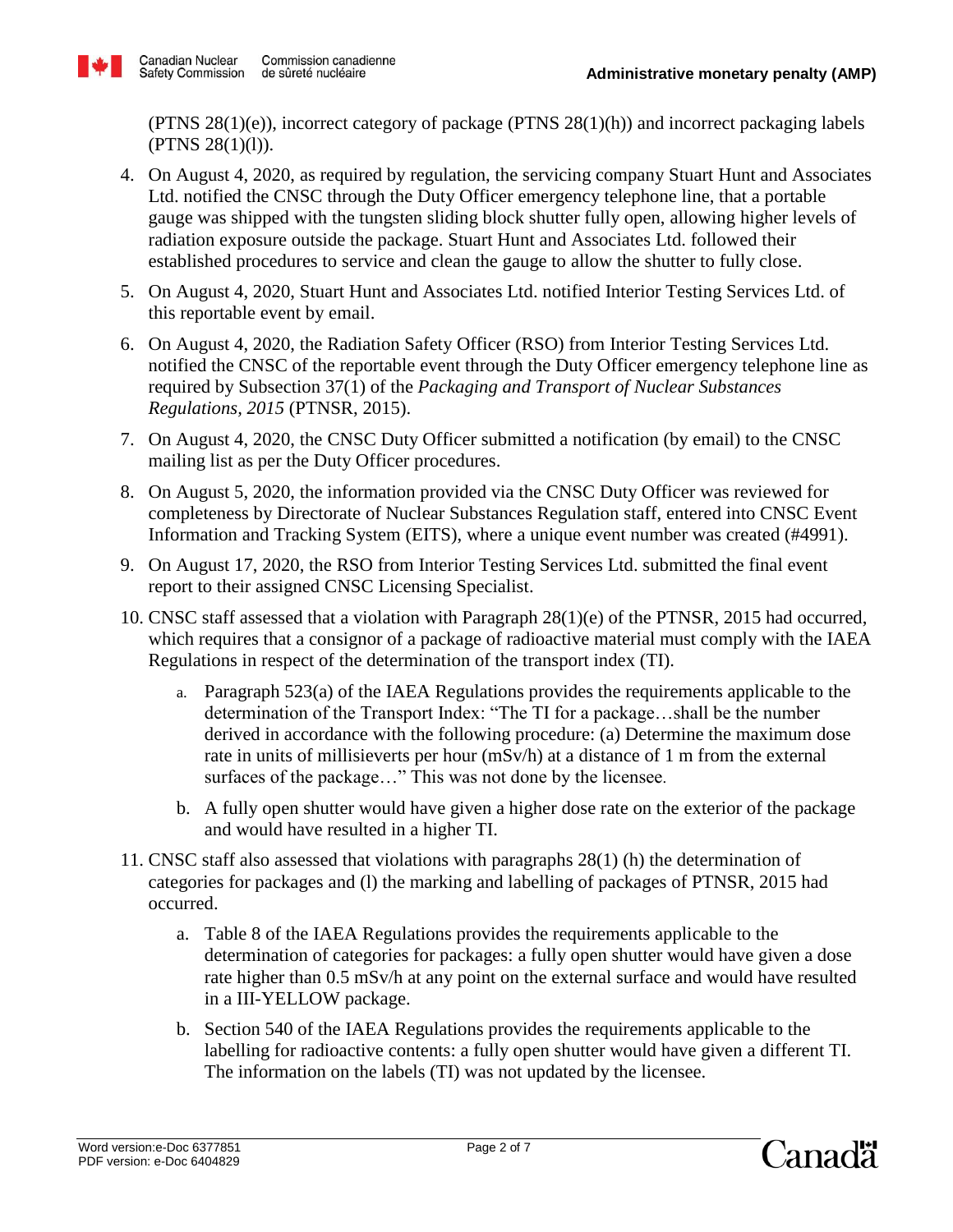

After reviewing all of the evidence for this matter, I am of the opinion that an Administrative Monetary Penalty should be issued. The AMP will dissuade recurrence of the above violation and promote future compliance with CNSC regulatory requirements. Applying the seven determinative factors found in section 5 of the *Administrative Monetary Penalties Regulations (Canadian Nuclear Safety Commission)*, the amount of the penalty was determined based on the following relevant facts:

1. Compliance history: Assessed score  $= 0$ 

 A compliance history review of Interior Testing Services Ltd., was conducted and encompassed the period from January 2015 to September 2020. This review identified that three (3) inspections were conducted, specifically a field inspection on April 29, 2016 and 2 Type II compliance inspections on August 17, 2016 and November 5, 2019. These three inspections identified that the licensee was compliant with Subsection 28(1) of PTNSR, 2015, and therefore there is no negative compliance history for this violation.

2. Intention or negligence: Assessed score  $= +1$ 

 Interior Testing Services Ltd. failed to properly comply with Subsection 28(1) of PTNSR, 2015 when preparing a Type A package to transport the portable gauge. The licensee did not verify that the tungsten sliding block shutter was fully closed, which allowed elevated radiation exposure from the sealed source, resulting in an incorrect transport index, incorrect category of package, and incorrect packaging labels.

3. Actual or potential harm: Assessed score  $= +1$ 

 The radiation exposures associated with this event were below regulatory limits and there were no reported overexposures related to this event. Nonetheless, Interior Testing Services Ltd. failed to ensure the portable gauge was placed in the safe, shielded position for transport and this presented a potential risk for the unnecessary exposure of persons, including those involved with transport. Interior Testing Services Ltd. failed to verify the transport index, the category of package and correct labeling.

4. Competitive or economic benefit: Assessed score  $= 0$ 

 Interior Testing Services Ltd. does not appear to have derived any competitive or economic benefit due to the violation.

5. Efforts to mitigate or reverse effects: Assessed score  $= 0$ 

 Interior Testing Services Ltd. undertook the basic efforts expected of any licensee to mitigate the effects of the violation.

6. Assistance to Commission: Assessed score  $= -1$ 

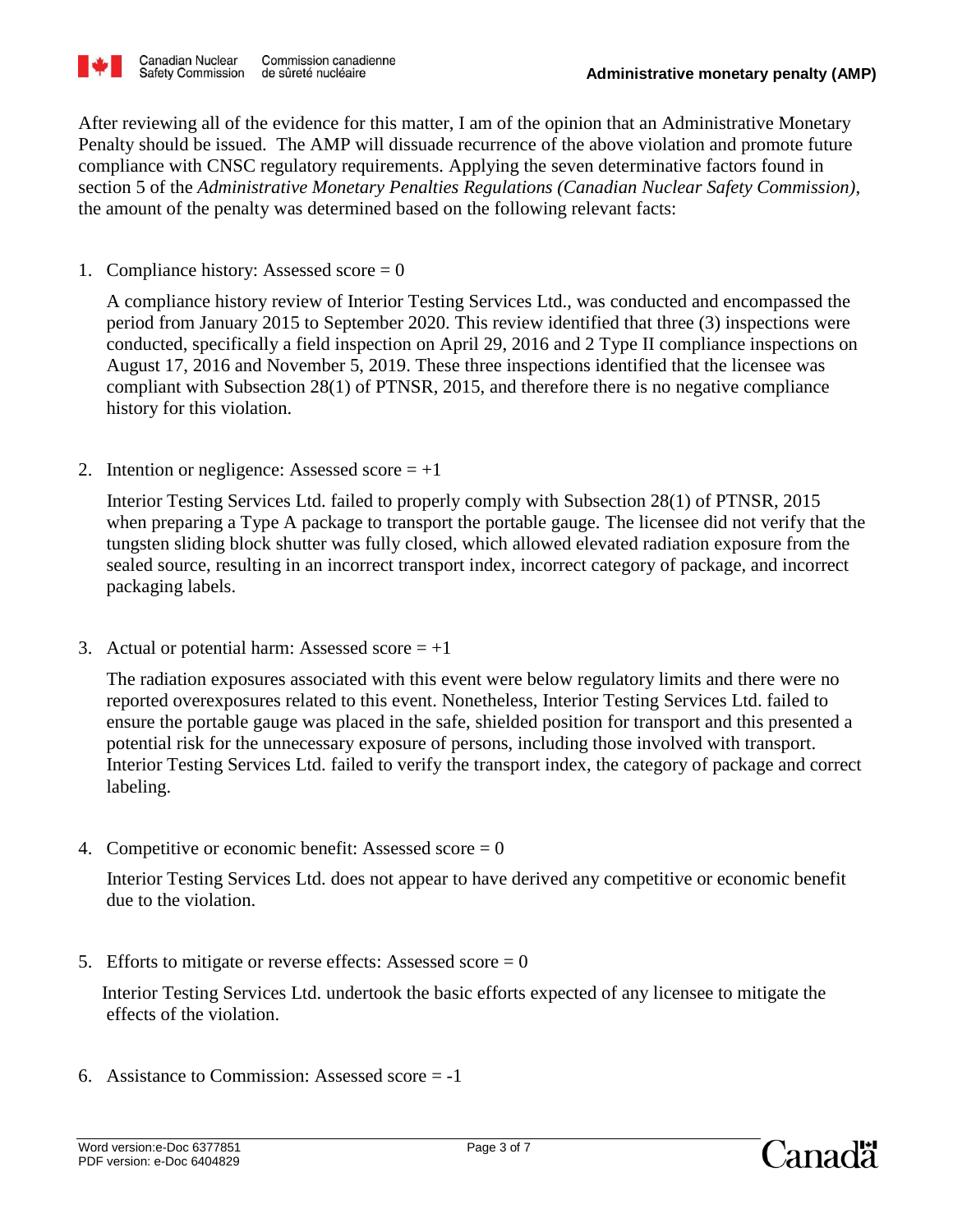

 Interior Testing Services Ltd. provided all requested assistance to the Commission within the specified timelines. The final event report was submitted within the required timeline.

7. Attention of Commission: Assessed score = -1

 Interior Testing Services Ltd informed the CNSC of the improper packaging as required by the PTNSR, 2015.

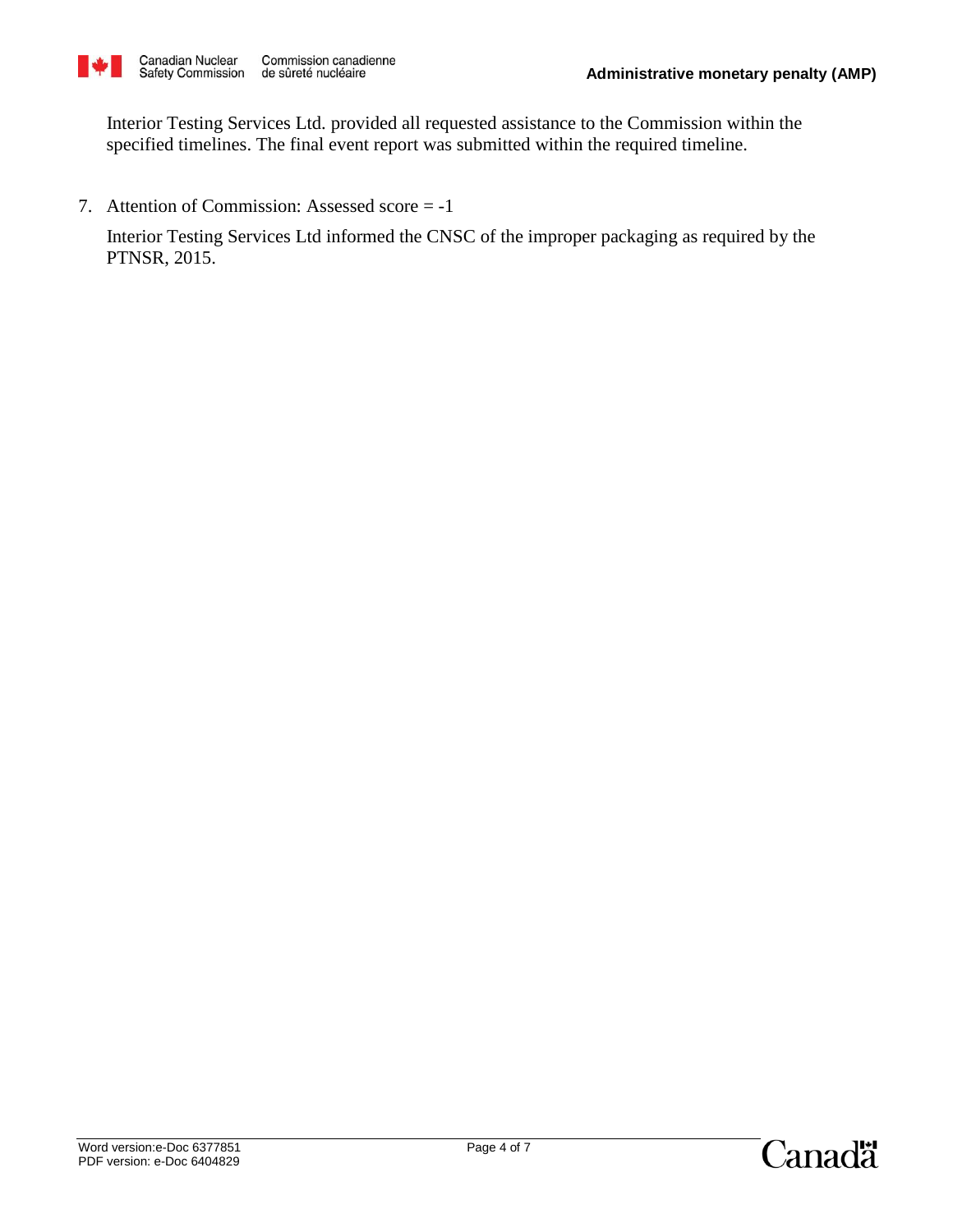

### **Penalty calculation:**

(See *Administrative Monetary Penalties Regulations (Canadian Nuclear Safety Commission)* SOR/2013-139)

| (a) Category of violation<br>Category $A \Box$<br>Category B $\boxtimes$ |                   |         |           | Category C □        |                                                                   |                |
|--------------------------------------------------------------------------|-------------------|---------|-----------|---------------------|-------------------------------------------------------------------|----------------|
|                                                                          | (b) Penalty range |         |           |                     |                                                                   |                |
|                                                                          | Category          | Minimum | Maximum   | Maximum-<br>minimum |                                                                   |                |
|                                                                          | A                 | \$1,000 | \$12,000  | \$11,000            |                                                                   |                |
|                                                                          | B                 | \$1,000 | \$40,000  | \$39,000            |                                                                   |                |
|                                                                          | $\mathsf C$       | \$1,000 | \$100,000 | \$99,000            |                                                                   |                |
|                                                                          |                   |         |           |                     |                                                                   |                |
| (c) Determining factors<br>Factors                                       |                   |         |           |                     | Scale of regulatory significance                                  | Assessed score |
| 1. Compliance history                                                    |                   |         |           |                     | $0\boxtimes$ +1 $\Box$ +2 $\Box$ +3 $\Box$ +4 $\Box$ +5 $\Box$    | $\pmb{0}$      |
| 2. Intention or negligence                                               |                   |         |           |                     | $0$ $\Box$ +1 $\boxtimes$ +2 $\Box$ +3 $\Box$ +4 $\Box$ +5 $\Box$ | $+1$           |
| 3. Actual or potential harm                                              |                   |         |           |                     | $0$ $\Box$ +1 $\boxtimes$ +2 $\Box$ +3 $\Box$ +4 $\Box$ +5 $\Box$ | $+1$           |
| 4. Competitive or economic benefit                                       |                   |         |           |                     | $0\boxtimes$ +1 $\Box$ +2 $\Box$ +3 $\Box$ +4 $\Box$ +5 $\Box$    | $\pmb{0}$      |
| 5. Efforts to mitigate or reverse effects                                |                   |         |           |                     | $-2$ $-1$ $\Box$ 0 $\boxtimes$ +1 $\Box$ +2 $\Box$ +3 $\Box$      | $\pmb{0}$      |
| 6. Assistance to Commission                                              |                   |         |           |                     | $-2$ $-1$ $\boxtimes$ 0 $-1$ +1 $-$ +2 $-$ +3 $-$                 | $-1$           |
| 7. Attention of Commission                                               |                   |         |           | $-2\Box$            | $-1\boxtimes$ 0 $\Box$ +1 $\Box$ +2 $\Box$ +3 $\Box$              | $-1$           |
| <b>Total</b>                                                             |                   |         |           |                     | $\mathbf 0$                                                       |                |
| $\div$ 29 <sup>(1)</sup> [rounded to 2 decimal points]=                  |                   |         |           |                     | 0                                                                 |                |
| X \$39,000                                                               |                   |         |           |                     |                                                                   |                |
| $=$                                                                      |                   |         |           |                     | $\pmb{0}$                                                         |                |
| $+$ \$ 1000 =                                                            |                   |         |           |                     |                                                                   | \$1,000        |

(1)29 being the maximum value of regulatory significance

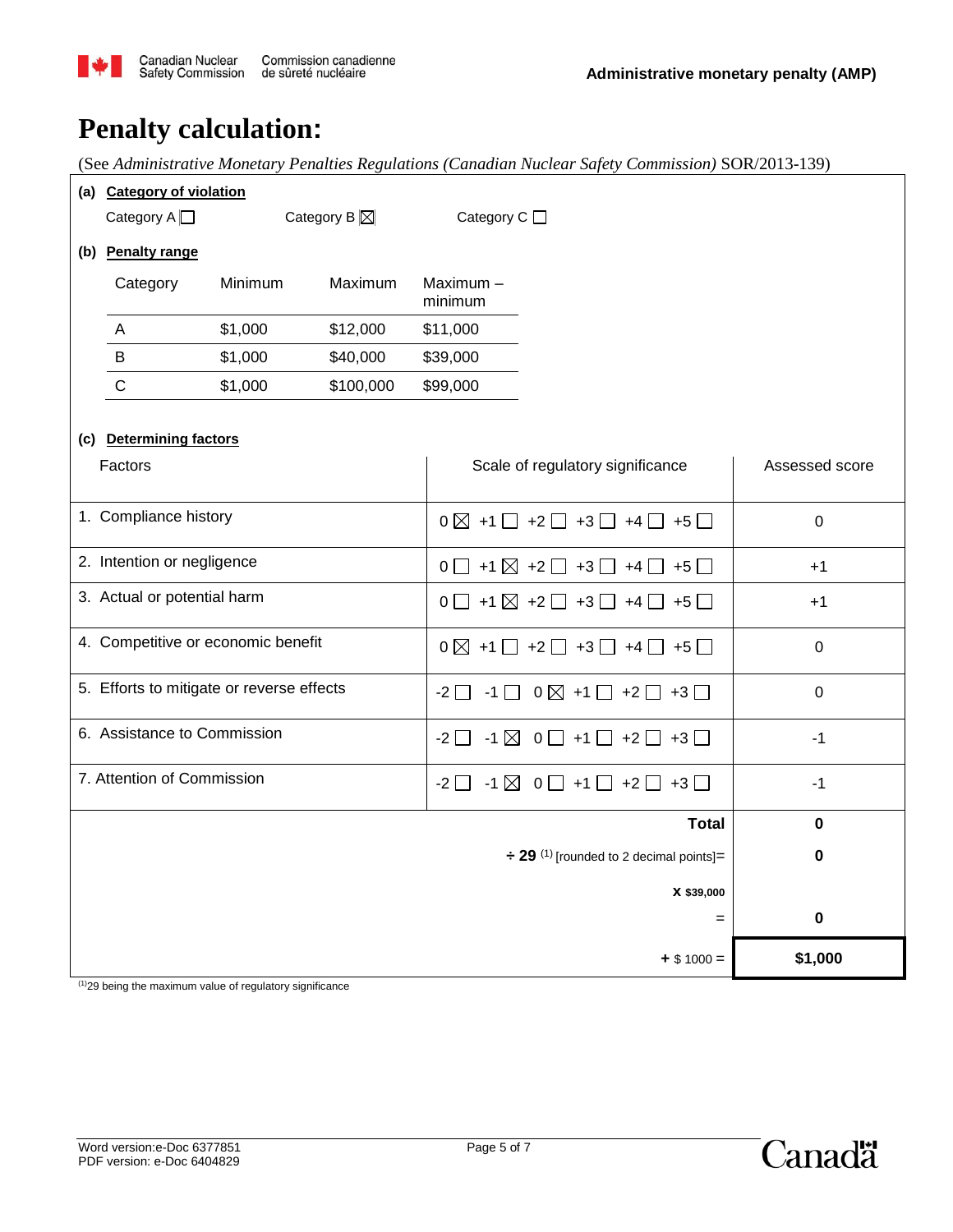

#### **To request a review**

As a person subject to an administrative monetary penalty, you have the right to request a review of the amount of the penalty or the facts of the violation, or both. Your request must be made in writing indicating the reasons why you are requesting a review and providing supporting information.

If you choose to request a review, you must do so in writing by November 25, 2020 to:

Canadian Nuclear Safety Commission c/o Marc Leblanc Commission Secretary P.O. Box 1046, Station B Ottawa, ON K1P 5S9

Fax: (613) 995-5086 Telephone: (613) 995-6506 Email: cnsc.interventions.ccsn@canada.ca

## **Payment**

You may pay this administrative monetary penalty by sending a cheque to:

Receiver General for Canada c/o Canadian Nuclear Safety Commission Finance Division P.O. Box 1046, Station B Ottawa, ON K1P 5S9

For other payment methods and further instructions, please refer to the attached *Notice of Payment Due*.

**Should you neither pay the penalty nor exercise your right to a review, you will be considered as having committed the violation and will be liable to the penalty set out herein.**